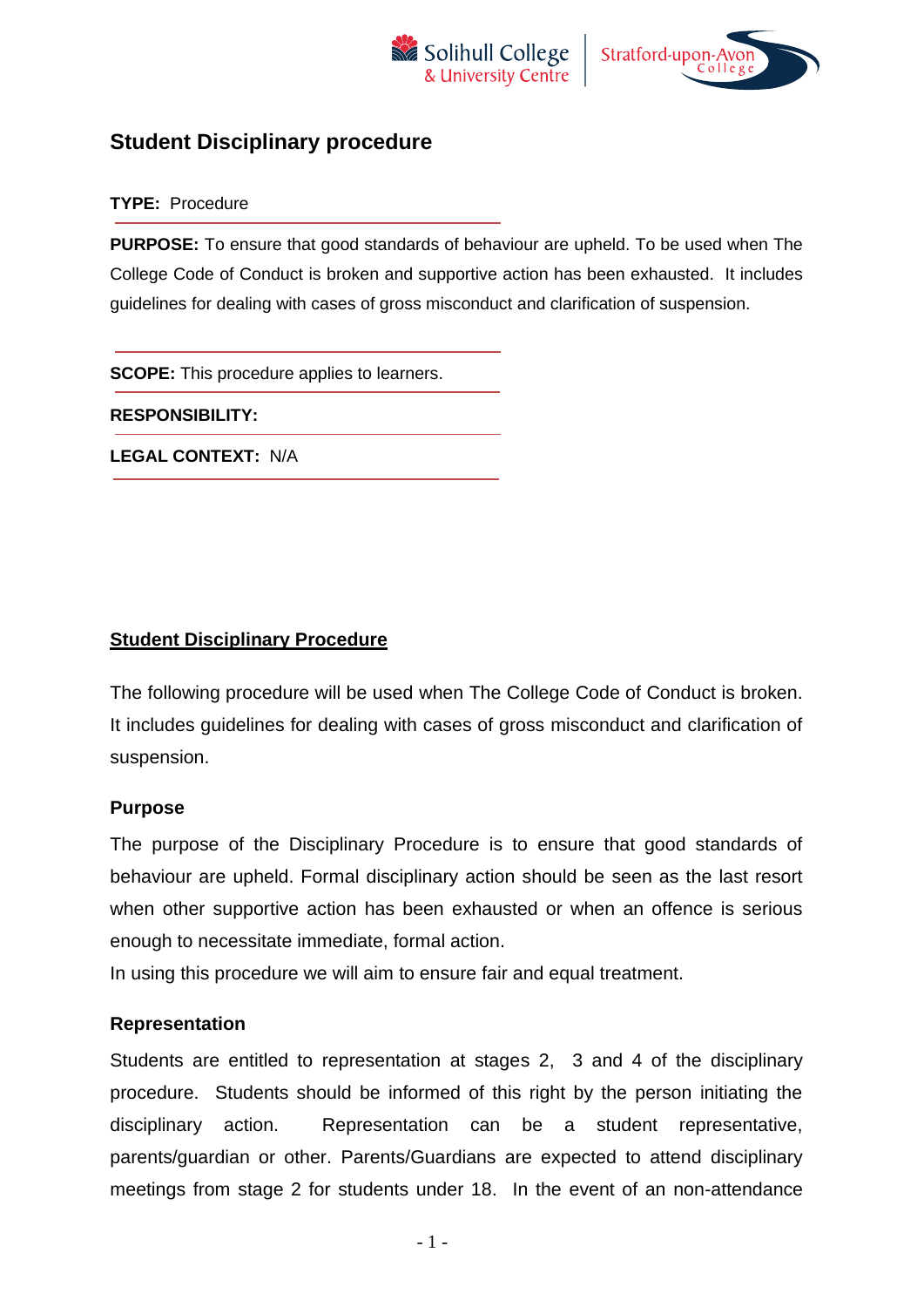



without prior notification at stages 2 and 3 the meeting will be conducted in their absence. The outcome of the meeting will be communciated via letter.

### **Records**

All recorded upheld disciplinary action will remain on the student's file for 3 years unless the nature of the misconduct warrants a shorter period. If the allegation is not upheld this will be recorded. At no time will the disciplinary record of the student be divulged externally without prior written consent of the Principal.

### **The Six Week Probationary Period**

For full-time FE students the first 6 weeks of the course is a probationary period. During this period if a student's progress, attendance or behaviour is of serious concern, the Head of School, Assistant Principal and Director of Operations reserve the right to withdraw the student. Any decision to withdraw will follow a documented meeting with the student and notification to parents. Students wishing to appeal the withdrawal decision must do so in writing to the Assistant Principal within 5 working days. If the withdrawal decision was made by an Assistant Principal then appeals must go to the Vice Principal HR and Student Services within 5 working days.

### **Informal Procedure**

Every effort will be made to avoid the use of formal disciplinary action where problems can be remedied informally. All staff carry the responsibility for the informal disciplining of students and for ensuring that misconduct or poor academic performance on the part of students is consistently dealt with in accordance with this policy.

### **Cause for Concern (CFC)**

A CFC can be issued to address first time or minor incidents of classroom management issues or behavior concerns within College. The issue should be discussed with the student and logged by the person issuing it on ProMonitor within 24 hours. Actions to be monitored by the person issuing the CFC.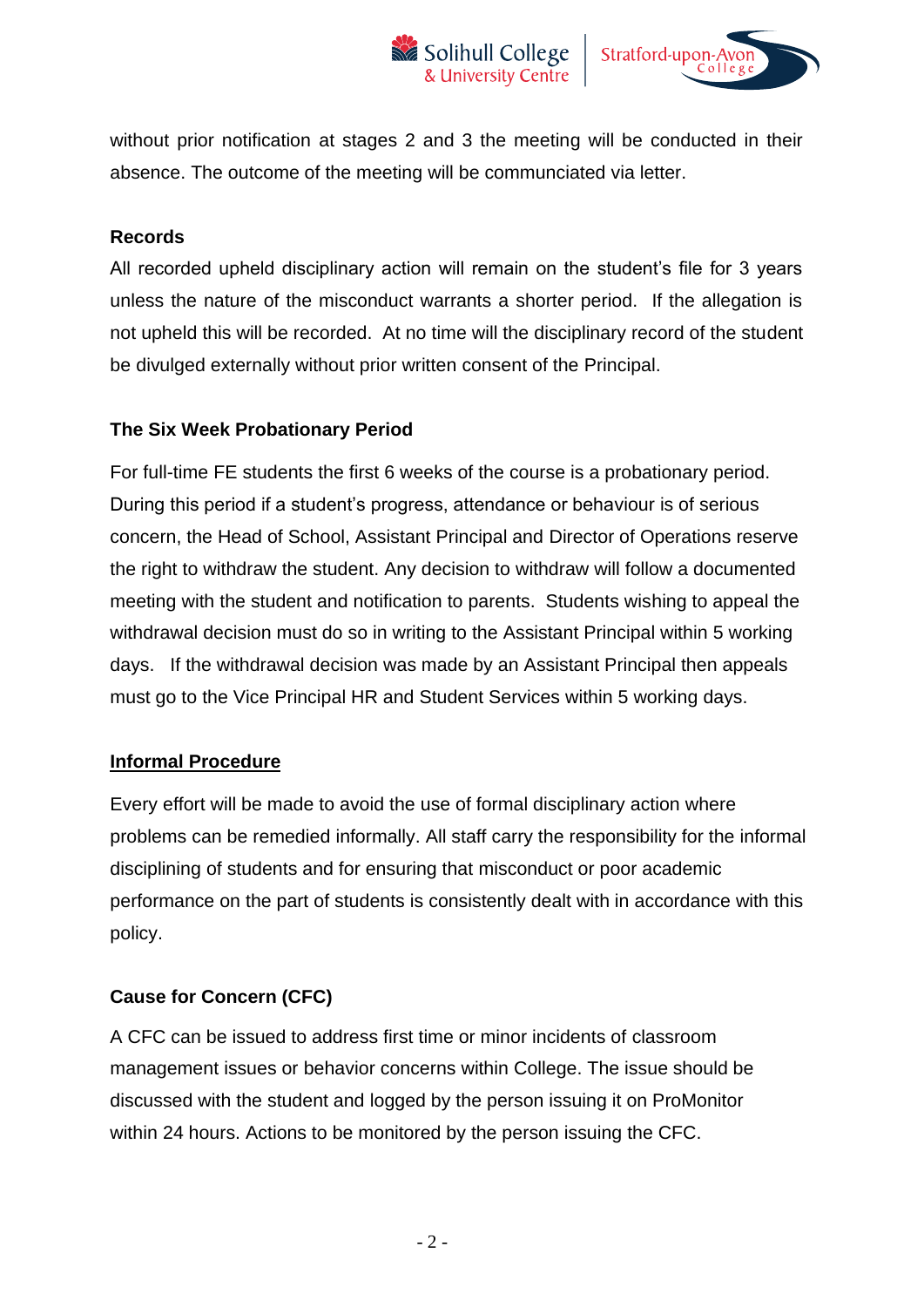



Where informal measures prove insufficient to establish a satisfactory standard of conduct, a Cause for Concern may be given. If there is no improvement then four formal disciplinary stages may be invoked and may include the possibility of fixed period or permanent exclusion from the College.

Where breaches of discipline occur such as a failure to comply with the Code of Conduct or any incident of academic misconduct, the following procedure will be used.

### **Stages of the Disciplinary Procedure**

Please note - any disciplinary action, including CFC's must be logged electronically on the Student Database.

**In all cases staff should ensure they are aware of any learning difficulty or disability which may affect the student and seek advice and support from the Additional Needs team as appropriate and always before implementing formal action.**

Students can be placed on any stage of disciplinary without having undergone the previous stage, the principle here being that the level of disciplinary action is determined by the alleged misconduct (see appendix 1 for guidance).

### **Procedures**

### **Stage 1**

A stage 1 meeting will be used to formally discipline a student when informal approaches by staff and CFCs have either not affected the required change in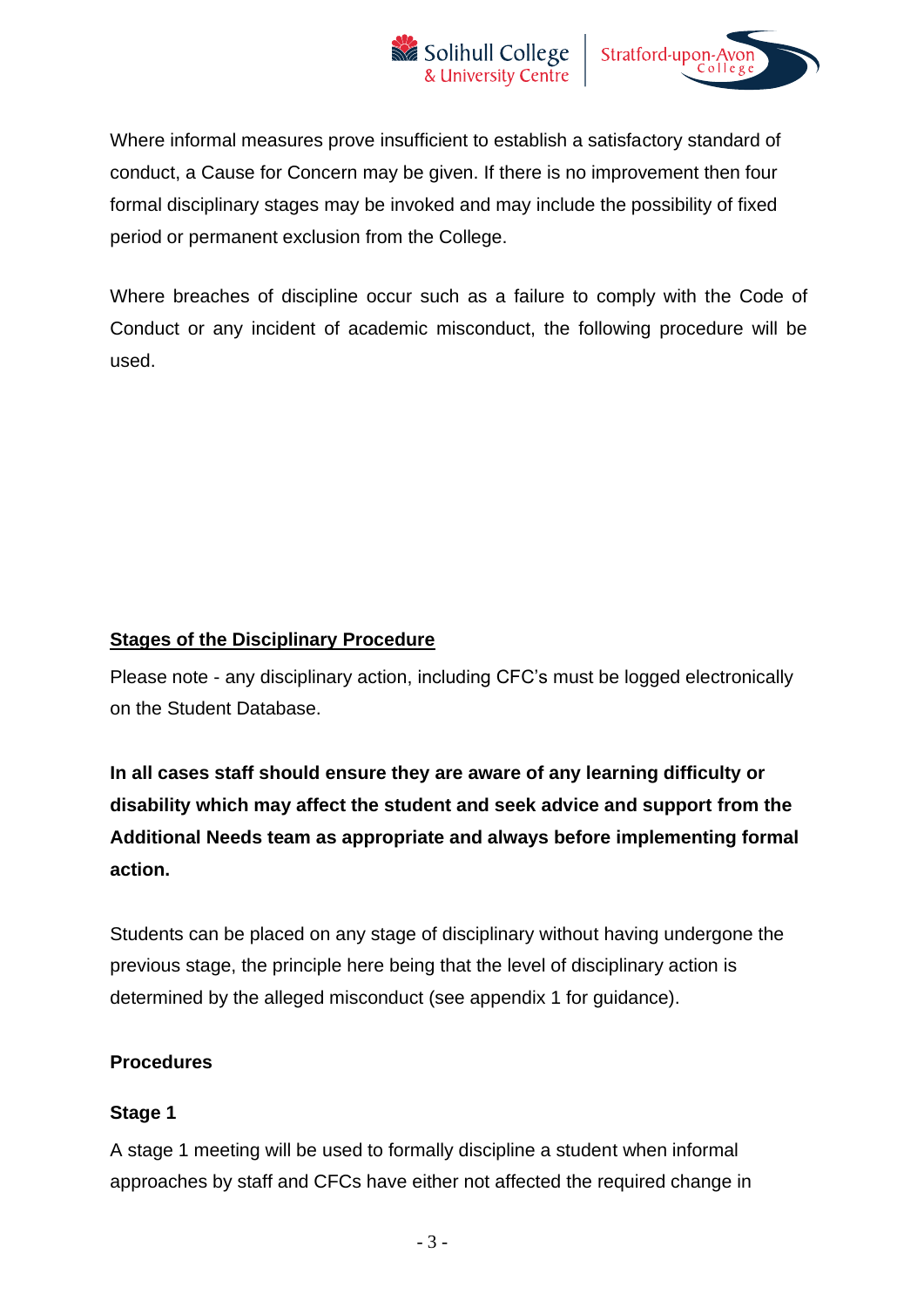

student conduct or when they are deemed insufficient to affect the required change in student conduct. It can be implemented at the discretion of a personal tutor, or when directed by the relevant Course Leader, Programme Manager or Head of School.

- The Personal Tutor will conduct a one-to-one meeting with the student and discuss the problem with the student. Where relevant they will direct the student to support from Student Services and other support services within the college and encourage the student to use them.
- The Disciplinary Agreement Stage One is completed on Pro- Monitor and appropriate actions for the student to take outlined.
- The student will be issued with a report card to have completed and signed in all of their sessions for a minimum of two weeks.
- After two weeks on report, the student will return the report card to their personal tutor for inspection.
- A letter will be sent to Parents/guardians of students under 18 years of age by the assigned either a Student Support Officer or Learning Coach to inform them that this meeting has taken place.

**Resolution of Problem** – End of Process **No improvement** – Progress to Stage 2

### **Stage 2**

A stage 2 meeting will be used to formally discipline a student when the agreed actions from a stage 1 meeting are not met, or when a stage 1 meeting is deemed to be insufficient by the relevant Head of School or Programme Manager. First-time offences of deliberate plagiarism will be addressed in a stage 2 meeting.

- The Head of School or Programme Manager will conduct a meeting with the student in the presence of a either a Student Support Officer or Learning Coach who will maintain a written account of the meeting.
- The Head of School/Programme Manager will outline the reason(s) for the meeting, how the student code of conduct has been broken and the consequences of any further breaches of the student code of conduct.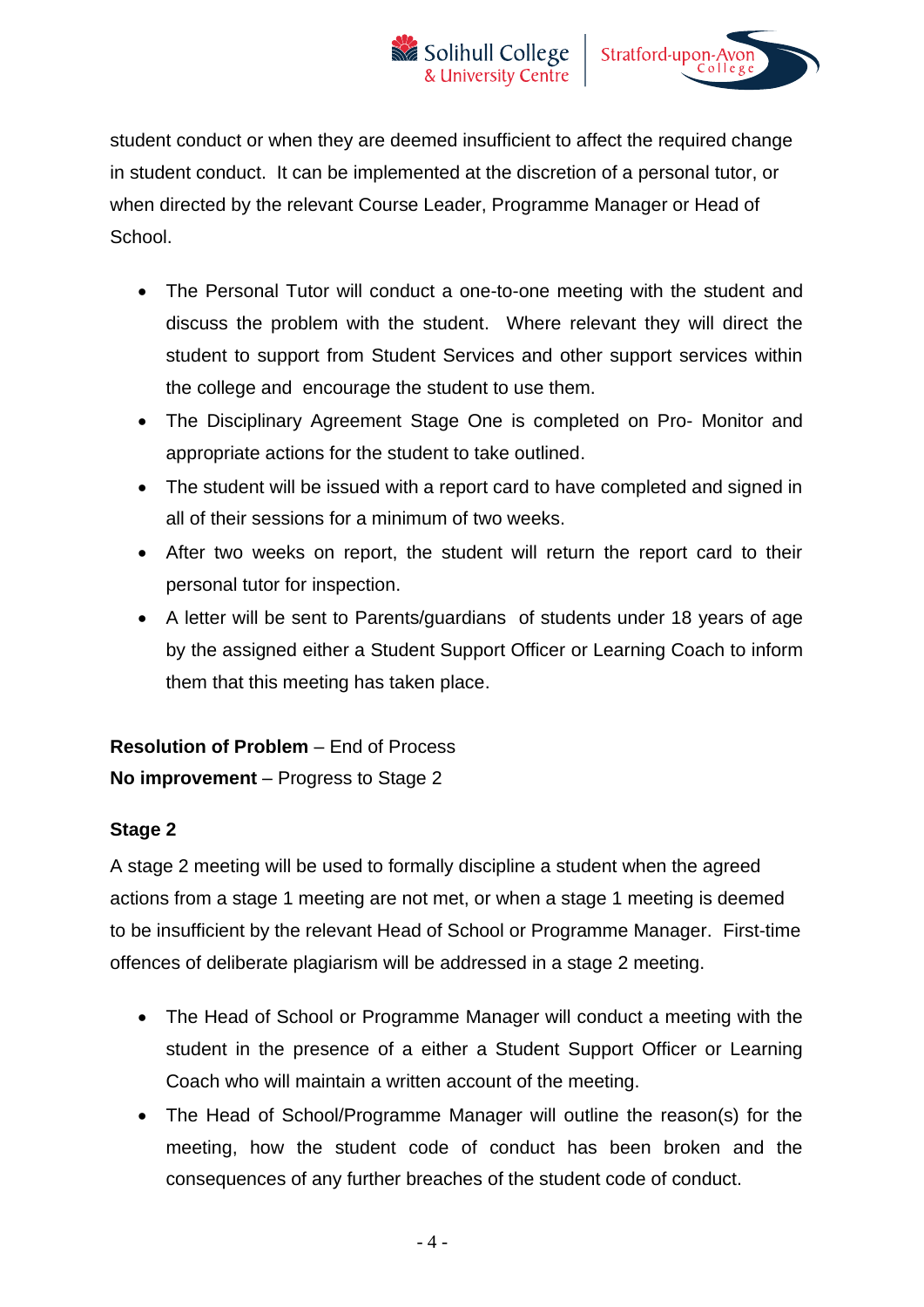



- The Head of School/Programme Manager will outline the actions that the student must take in order to resolve the issues raised.
- The Disciplinary Agreement Stage Two is completed on Pro- Monitor by the either a Student Support Officer or Learning Coach and the agreed actions recorded.
- Parents/guardians are expected to attend for students under 18 years of age. In exceptional circumstances, a suitable adult can attend on behalf of the parents/guardians if agreed by the Head of School/Programme Manager and the parents/guardians.
- Students over 18 years of age will be informed that they can request to be accompanied by a representative or friend at the discretion of the Head of School/Programme Manager.

# **Resolution of Problem** – End of Process **No improvement** – Progress to Stage 3

### **Stage 3**

A stage 3 meeting will be used to formally discipline a student when the agreed actions from a stage 2 meeting are not met, or when Students actions are sufficient to warrant a Stage 3 or a stage 2 meeting is deemed to be insufficient by the relevant Head of School or Programme Manager. Alleged cases of Gross Misconduct or where withdrawal is likely will be heard in a stage 3 meeting chaired by a Senior Manager with the Head of School/Programme Manager present. All other stage 3 meetings can be chaired by a Senior Manager or the relevant Head of School.

- The chair will conduct a meeting with the student in the presence of either a Student Support Officer or Learning Coach who will maintain a written account of the meeting.
- The chair will outline the reason(s) for the meeting, how the student code of conduct has been broken and the consequences of any further breaches of the student code of conduct.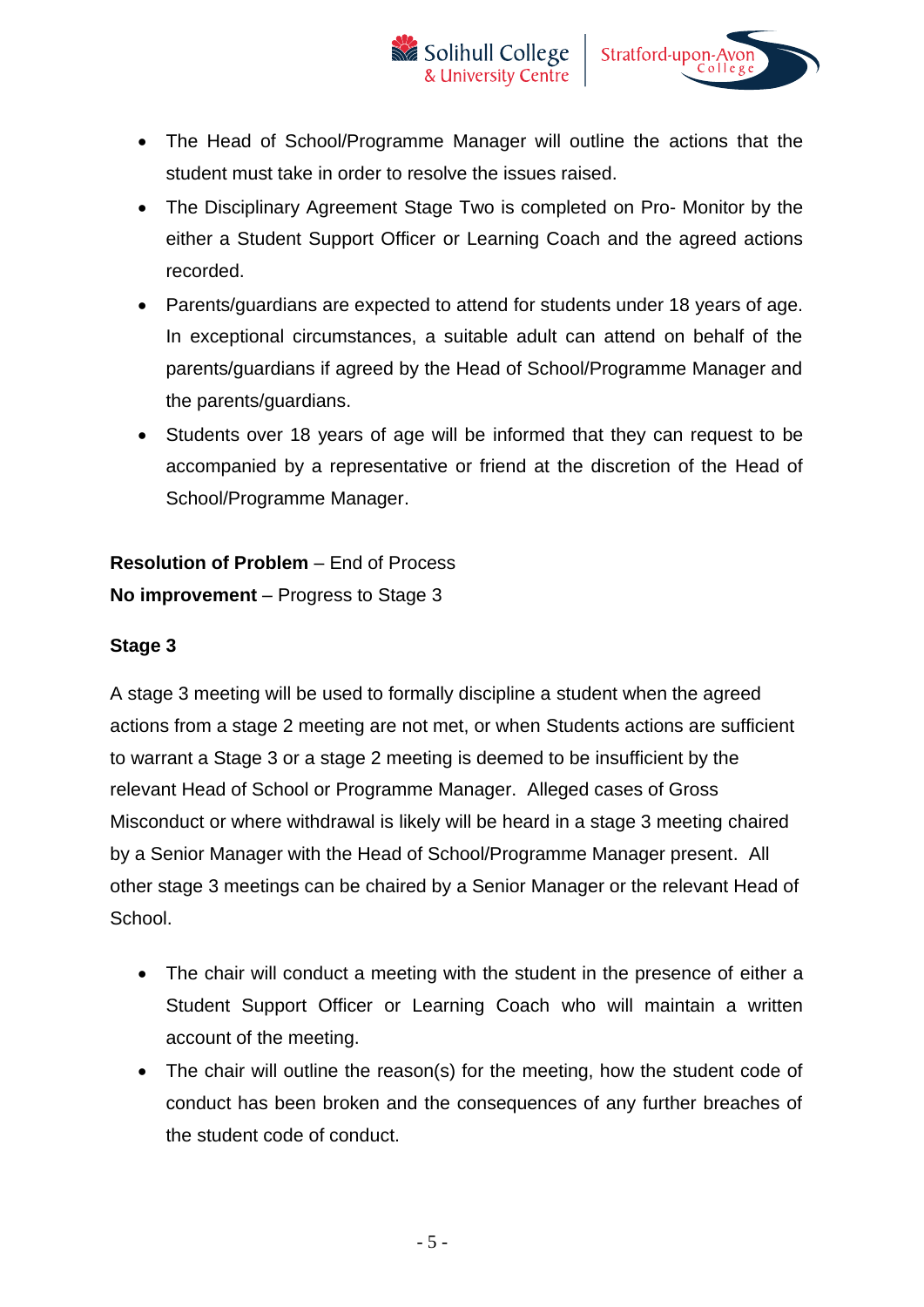



- The chair will outline the actions that the student must take in order to resolve the issues raised.
- The Disciplinary Agreement Stage Three is completed on Pro- Monitor by either a Student Support Officer or Learning Coach and the agreed actions recorded.
- Parents/guardians are expected to attend for students under 18 years of age. In exceptional circumstances, a suitable adult can attend on behalf of the parents/guardians if agreed by the Head of School/Programme Manager and the parents/guardians.
- Students over 18 years of age will be informed that they can request to be accompanied by a representative or friend at the discretion of the Head of School/Programme Manager.
- When chaired by a Senior Manager, a meeting arranged as stage 3 meeting can be converted into a stage 4 meeting at the discretion of the Senior Manager present.
- A record is placed on the college diciplinary file

# **Resolution of Problem** – End of Process **No improvement** – Progress to Stage 4

# **Stage 4**

- Exclusion from college by Senior Manager
- The student is informed verbally and in writing of the outcome, and of the appeal procedure.
- Disciplinary Agreement Stage 4 completed on Pro-Monitor

### **Appeal**

Students wishing to appeal must do so in writing to the Vice Principal HR and Student Services or the Director of Operations for Stratford upon Avon College within 10 working days.

All relevant information is passed to the Vice Principal HR & Student Services or the Director of Operations for Stratford upon Avon College who will review the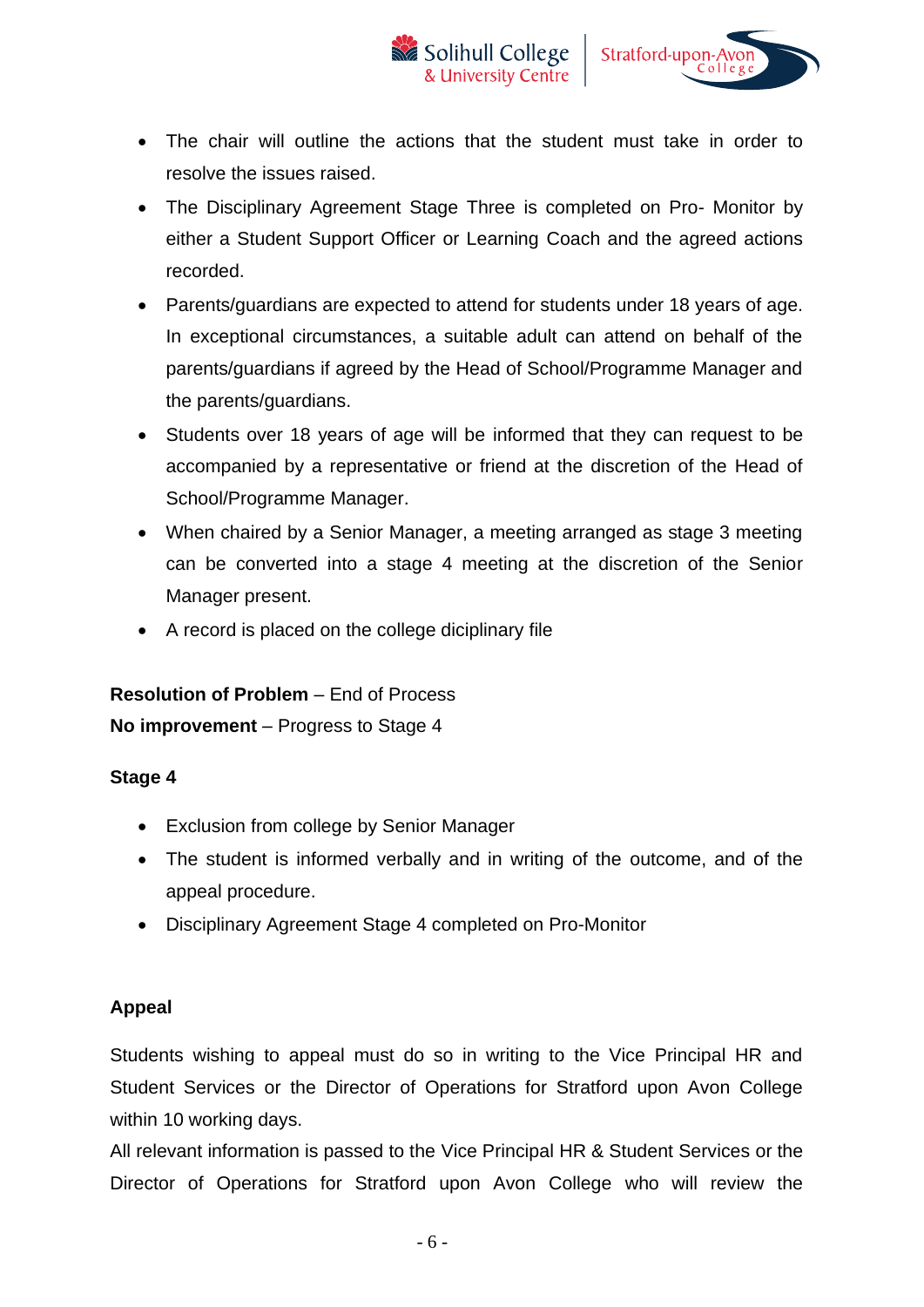



information and consider the appeal and if necessary may wish to meet with the student to consider the appeal. Parents/guardian of a student under 18 are informed and invited to attend. The student (if over 18) will be informed that he/she can be accompanied by a representative or friend. The student is informed verbally and/or in writing of the outcome

### **Cases of Gross Misconduct or Criminal Act**

Gross misconduct is defined as behaviour which is so serious that it is prejudicial to the well being of other students in the college. In this definition we include acts of violence, acts of vandalism against property – including computer hacking – theft from college premises, incidents of racial or sexual abuse, any drug or alcohol abuse.

- 1 All students involved are suspended (i.e. excluded from college premises - refer to note of suspension) by a Senior Manager or Head of School while the incident is being investigated
- *2* The Student(s) is informed verbally at the time of the incident. The Notification of Suspension Form is completed. If it is necessary a letter follows from a Senior Manager within 2 working days advising the student of the procedure
- 3 The student(s) will attend an interview with a Senior Manager.
- 4 The student(s) will be notified of the outcome.

### **Clarification of Suspension**

There are 3 ways in which suspension may be applied i) cooling off period ii) investigation and iii) disciplinary action. In every case it is very important that staff:

- a) Explain the grounds of suspension to students
- b) Tell students when they should return and to whom they should report
- c) Complete the Notification of Student Suspension

### **1. Cooling off period**

• A cooling off period is used to: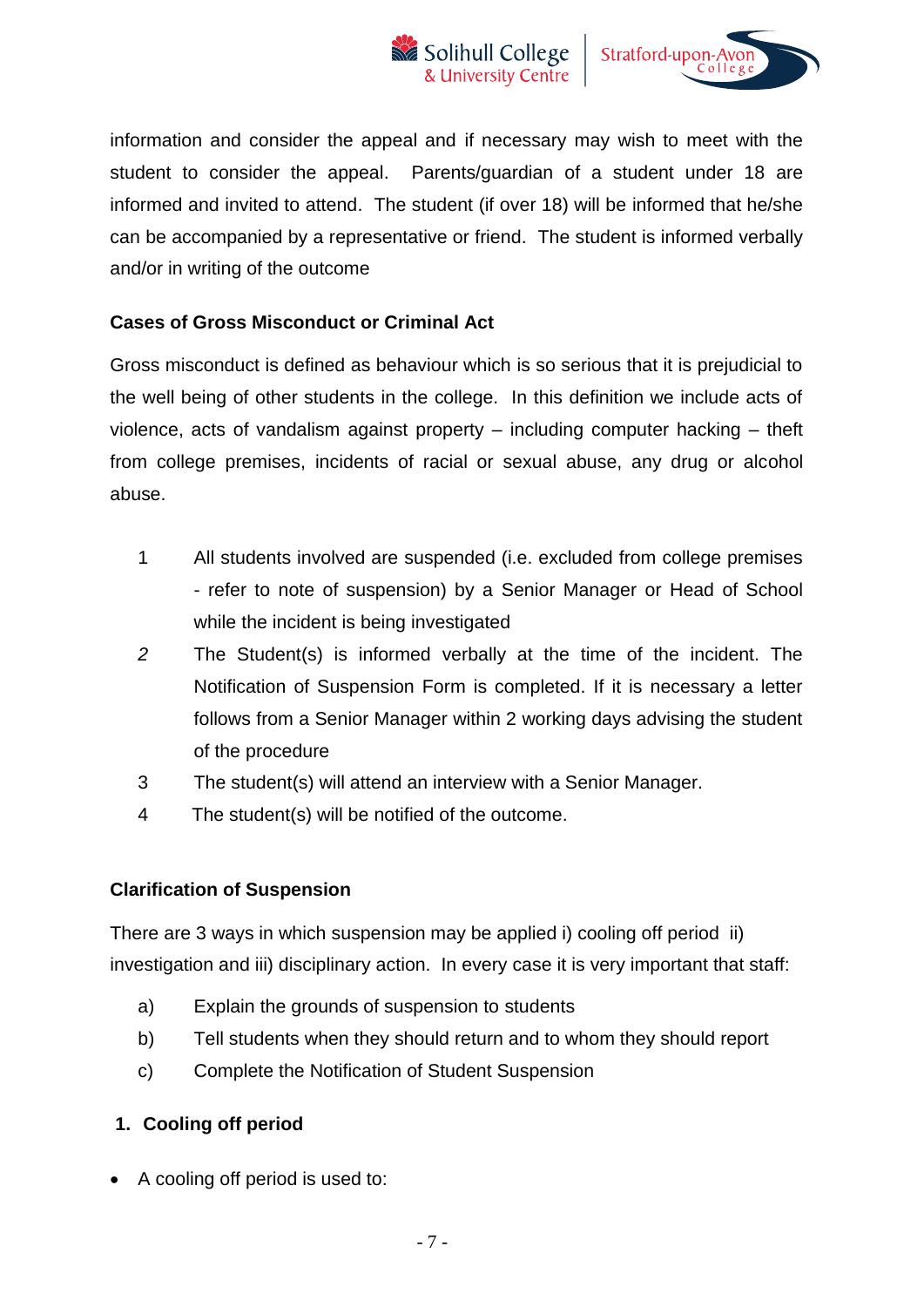



- i) Provide a safeguard for people if necessary
- ii) Enable incidents to be handled rationally and effectively
- Staff with authority to suspend students on these grounds are Assistant Principals, Heads of School, Senior Managers and Senior Security Staff. **All suspensions** must be notified to the Vice Principal HR & Student Services.

### **2. Investigation**

Suspension for investigation is used to:

- Provide a safeguard where necessary
- Enable circumstances to be investigated quickly.

### **3. Disciplinary action**

- Suspension is used as a form of disciplinary action or penalty only when incidents have been investigated and or alternative courses of action have been ineffective.
- Suspension in cases of gross misconduct will be immediate and will be carried out before an investigation has taken place.
- As in Guidelines for Dealing with Cases of Gross Misconduct/Criminal Act.

### **Police Involvement**

Where any member of staff has reason to believe that a student may have committed a criminal offence, the College may refer the matter to the police and may continue disciplinary proceedings under this procedure or suspend the student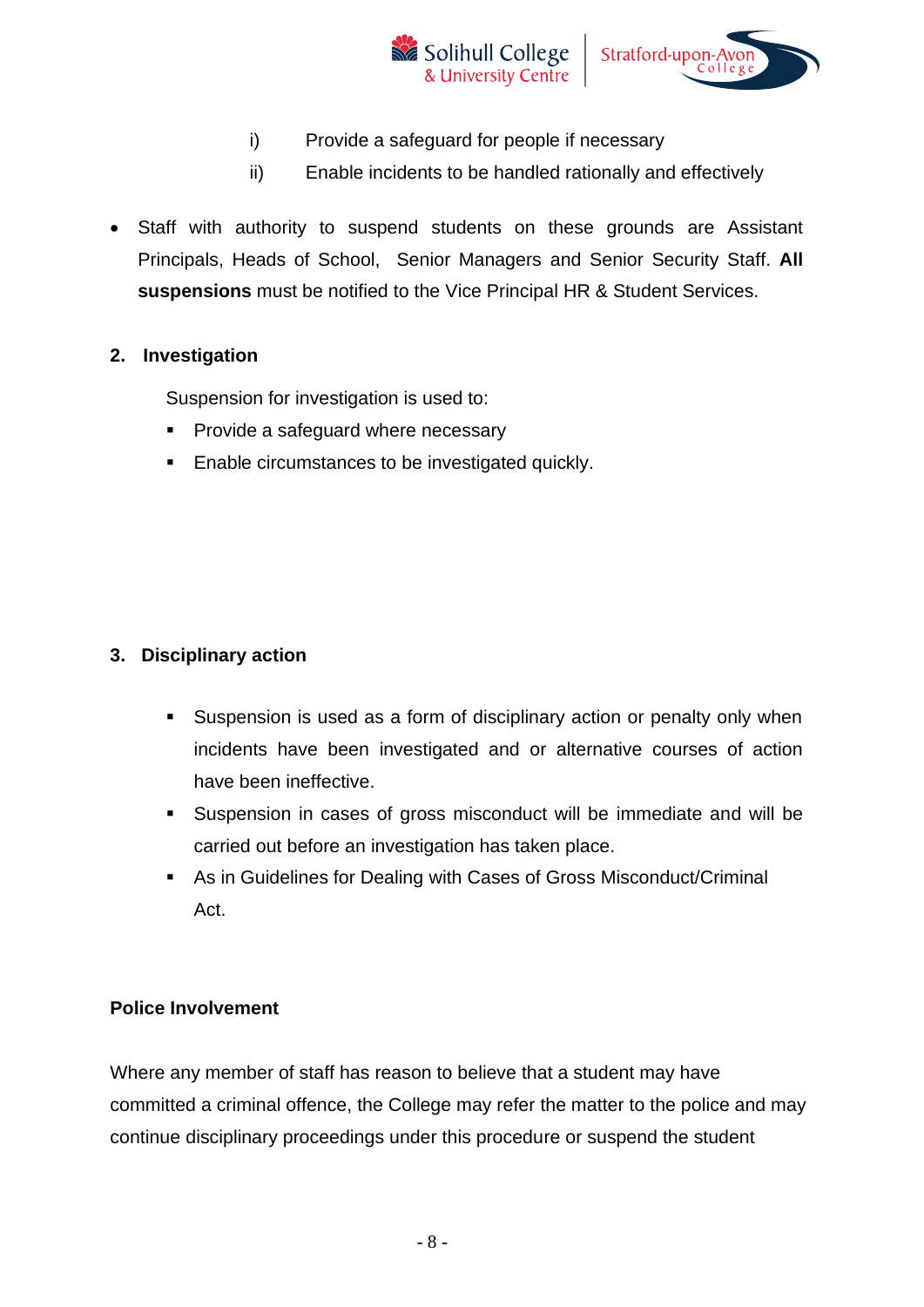



pending the outcome of police enquiries and any charges which may be brought against the student.

The Director of Student Services will liaise with the police to confirm whether there is any reason why the disciplinary proceedings should not continue.

Where the student has been suspended under this provision, when the results of those enquiries and any criminal proceedings are known, the College reserves the right to recommence proceedings under this procedure in relation to the matter.

It is emphasised that in relation to the application of this procedure, the College is not bound by the results of any criminal proceedings against students.

| Reviewed By | Created | Last Reviewed    | <b>Next Review Date</b> | <b>Total Pages</b> |
|-------------|---------|------------------|-------------------------|--------------------|
| Adam Thomas | 2018    | <b>July 2018</b> | July 2019               | 17                 |
| Adam Thomas | 2018    | July 2019        | <b>July 2020</b>        | 17                 |

#### **PUBLICATION:**

| <b>Staff Hub/Intranet:</b> | (Y/N) |
|----------------------------|-------|
| <b>Website:</b>            | (Y/N) |
| <b>Student Hub:</b>        | (Y/N) |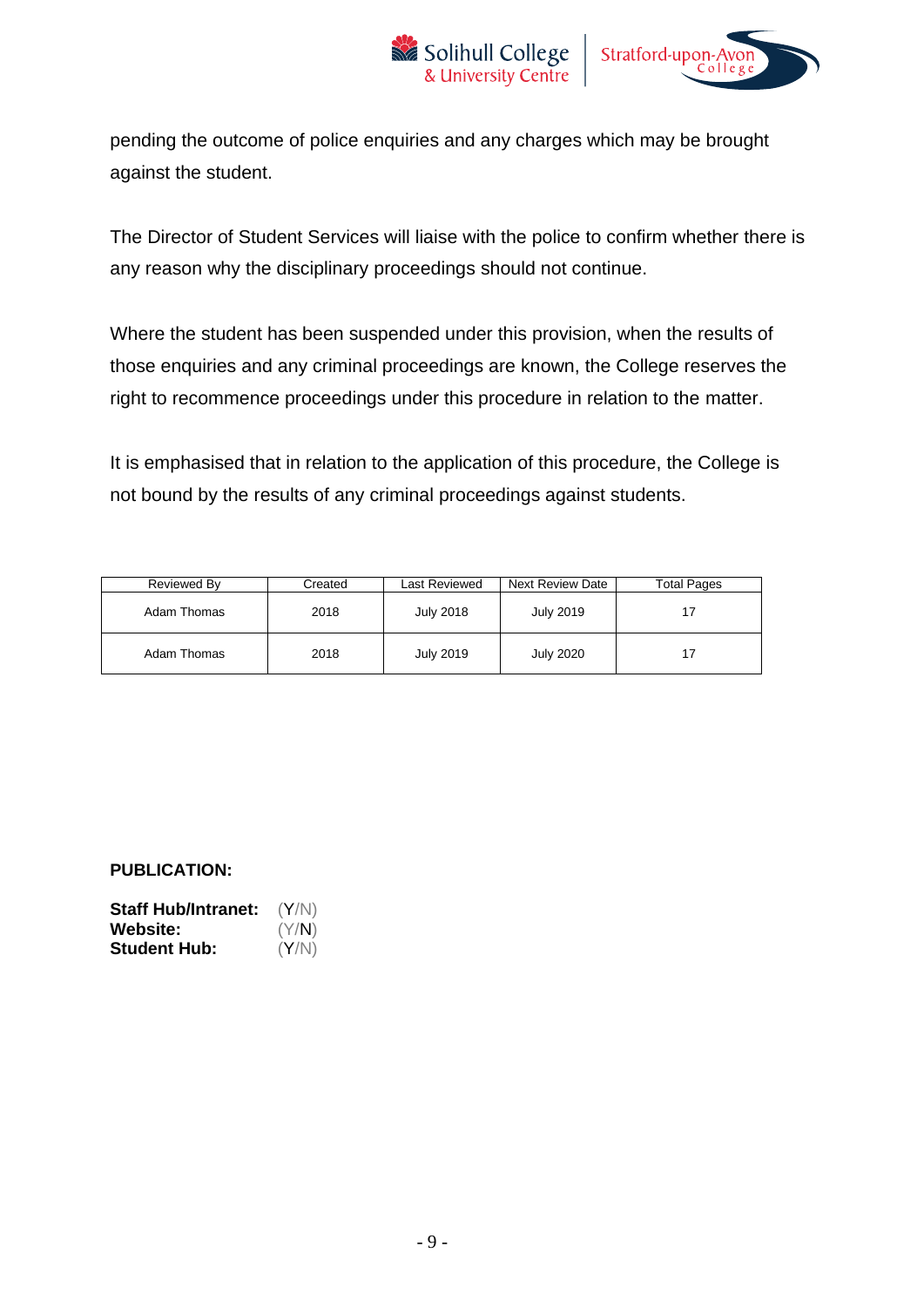| <b>STAGE</b>                       | <b>PROCESS</b>                                                                                                                                                                                                                                                                                                                                                                                                  | <b>SANCTIONS</b>                                                                                                                                                                                                                                                                                                                                                                                | <b>MISCONDUCT LEVEL</b>                                                                                                                                                                                                                                                                                                                                                                                                                                                                                                                             | <b>APPEAL</b> |
|------------------------------------|-----------------------------------------------------------------------------------------------------------------------------------------------------------------------------------------------------------------------------------------------------------------------------------------------------------------------------------------------------------------------------------------------------------------|-------------------------------------------------------------------------------------------------------------------------------------------------------------------------------------------------------------------------------------------------------------------------------------------------------------------------------------------------------------------------------------------------|-----------------------------------------------------------------------------------------------------------------------------------------------------------------------------------------------------------------------------------------------------------------------------------------------------------------------------------------------------------------------------------------------------------------------------------------------------------------------------------------------------------------------------------------------------|---------------|
| <b>Cause for</b><br><b>Concern</b> | Course Tutor will issue a Cause for<br>Concern to student and log<br>interaction on Pro Monitor.                                                                                                                                                                                                                                                                                                                | None other than advised that if<br>behaviour is repeated it may lead to<br>disciplinary                                                                                                                                                                                                                                                                                                         | Incidents of classroom management<br>issues such as those listed below at<br>Stage 1 plus any additional behaviour<br>concerns witnessed throughout the<br>College                                                                                                                                                                                                                                                                                                                                                                                  | None          |
| Stage 1                            | The Personal Tutor is informed, and<br>discusses the problem with the<br>student and the opportunities for<br>support from Student Services and<br>other support services within the<br>college are outlined and the student is<br>encouraged to use them.<br>The Disciplinary Agreement Stage<br>One is completed on Pro- Monitor and<br>targets set<br>Parents/guardian are informed for<br>students under 18 | Stage 1 Disciplinary Agreement is<br>completed on Pro-Monitor and<br>action plan issued with<br>appropriate Agreed Actions to be<br>completed<br>Additional sanctions and reparation<br>as appropriate (e.g. limited access to<br>IT, apologies to any inconvenienced<br>individuals).<br>This stage can be repeated once only<br>if appropriate but then escalation to<br>stage 2 is required. | <b>Issues such as</b><br>continuous/repeated:<br>use of mobile phone in class<br>disrespect towards staff or visitors<br>disruptive<br>$\bullet$<br>behaviour/unacceptable language<br>non-application to work in class<br>$\bullet$<br>initial instance of bullying<br>unjustified absenteeism or<br>$\bullet$<br>lateness<br>poor attitude to completing work<br>regularly unprepared for lessons<br>minor breaches of College rules<br>$\bullet$<br>or the code of conduct $-$ e.g.<br>smoking, inappropriate use of IT<br>inappropriate parking | None          |
| Stage 2                            | The Student meets with Head of<br>School/Programme Manager<br>The Disciplinary Agreement Stage<br>Two is completed on Pro- Monitor and<br>targets set<br>Parents/guardian are informed and<br>invited to attend for students under 18<br>The student is informed that he/she<br>accompanied<br>be<br>by<br>can<br>a<br>representative or friend (over 18)                                                       | Stage 2 Disciplinary Agreement<br>is completed on Pro-Monitor and<br>action plan issued with<br>appropriate Agreed Actions to be<br>completed<br>Other sanctions and reparations as<br>appropriate<br>This stage can be repeated once only<br>if appropriate but then escalation to<br>stage 3 is required.                                                                                     | Failure to achieve a stage 1 action<br>plan.<br>Issues such as the following should<br>come straight to this level:<br>minor damage to property<br>minor levels of<br>$\bullet$<br>aggression/bullying/harassment<br>towards other students or staff<br>$\bullet$<br>minor health and safety<br>infringements<br>discriminatory<br>$\bullet$<br>behaviour/comments of any kind<br>abuse of any college facilities<br>unacceptable behaviour towards<br>$\bullet$                                                                                    | None          |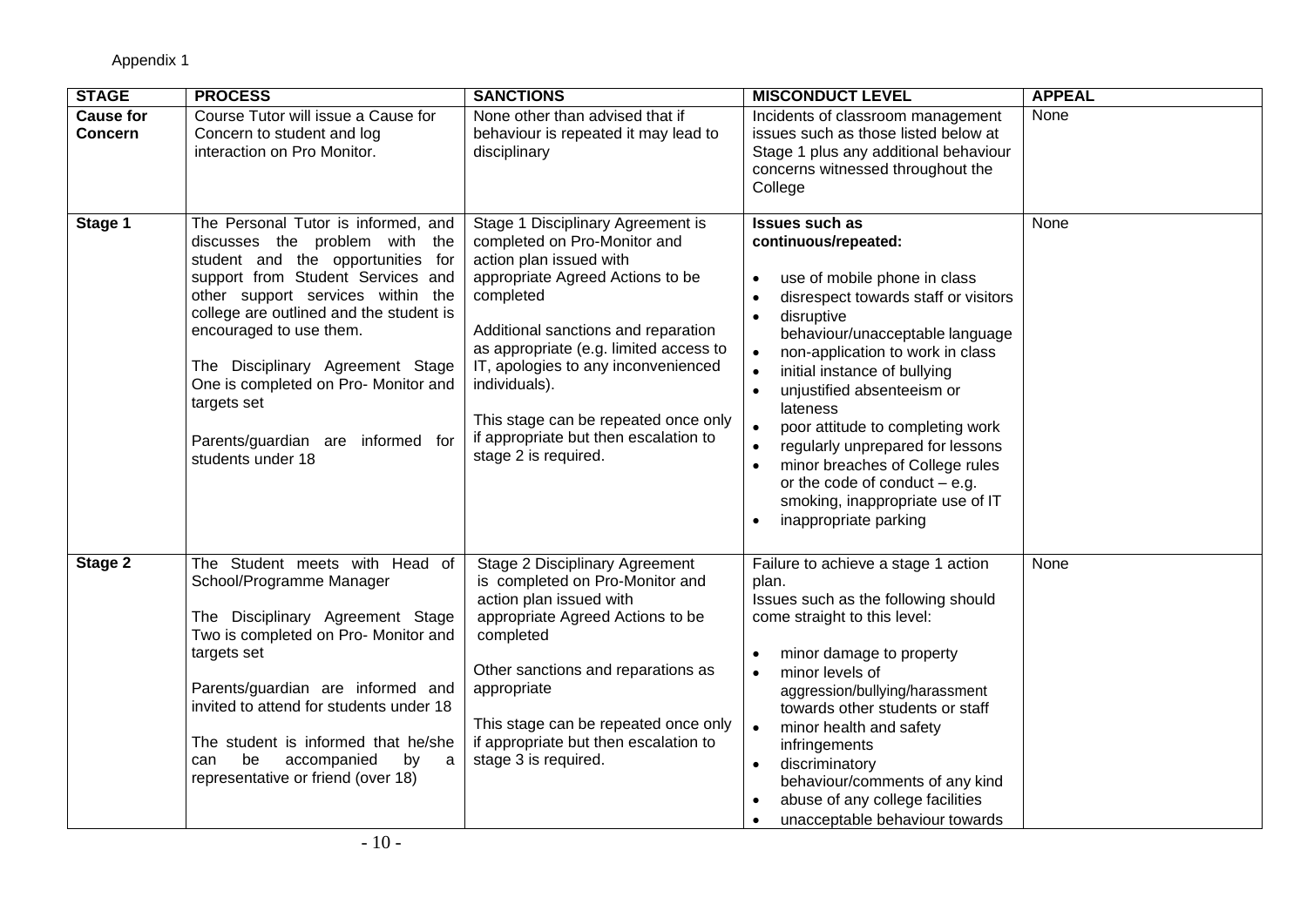|                                                                                                                                                                                                                                                                                                                                                                                                                                                                                                                                                                                                                                                                                                                                                                                                                                                                                                                                                    |                                                                                                                                                                                                                                                                                                                                                                                          | College neighbours or their<br>property<br>plagiarism<br>$\bullet$                                                                                                                                                                                                                                                                                                                                                                                                                                                                                                                                                                                                                                                                                                                               |      |
|----------------------------------------------------------------------------------------------------------------------------------------------------------------------------------------------------------------------------------------------------------------------------------------------------------------------------------------------------------------------------------------------------------------------------------------------------------------------------------------------------------------------------------------------------------------------------------------------------------------------------------------------------------------------------------------------------------------------------------------------------------------------------------------------------------------------------------------------------------------------------------------------------------------------------------------------------|------------------------------------------------------------------------------------------------------------------------------------------------------------------------------------------------------------------------------------------------------------------------------------------------------------------------------------------------------------------------------------------|--------------------------------------------------------------------------------------------------------------------------------------------------------------------------------------------------------------------------------------------------------------------------------------------------------------------------------------------------------------------------------------------------------------------------------------------------------------------------------------------------------------------------------------------------------------------------------------------------------------------------------------------------------------------------------------------------------------------------------------------------------------------------------------------------|------|
| Stage 3<br>Investigation for incidents of serious<br>misconduct will be conducted by the<br>Assistant Principal or the Director of<br>Operations<br>referral for failure to meet targets<br>agreed at stage 2<br>Interview with Progamme Manager<br>and Head of School accompanied by<br>written statement/ details to date<br>Parents/guardian are informed and<br>invited to attend for students under 18<br>The student is informed that he/she<br>be<br>accompanied<br>can<br>by<br>representative or friend (over 18)<br>The Head of School may seek<br>improvement within a contracted<br>period of time<br>If appropriate a verbal and/or written<br>warning can be given, and the student<br>is informed, where appropriate, that<br>further suspension or exclusion could<br>follow<br>The Disciplinary Agreement Stage<br>Three is completed on Pro- Monitor<br>and targets set<br>A record is placed on the college<br>diciplinary file | <b>Stage 3 Disciplinary Agreement</b><br>is completed on Pro-Monitor and<br>action plan issued with<br>appropriate Agreed Actions to be<br>completed<br>Or<br>A recommendation for<br>permanent exclusion is made.<br>Other sanctions and reparations<br>as appropriate.<br>This stage can be repeated once only<br>if appropriate but then escalation to<br>a a<br>stage 4 is required. | Failure to achieve a stage 2 action<br>plan.<br>Issues such as the following should<br>come straight to this level:<br>Physical or verbal assault on<br>another student or member of<br>staff or visitor, or threatening<br>behaviour.<br>The possession, use or dealing of<br>any illegal substances including<br>alcohol. (See Substance Misuse<br>Policy)<br>Incapacity caused by being, or<br>appearing to be, under the<br>influence of alcohol, illegal drugs<br>or solvents (see Substance<br>Misuse Policy)<br>The possession of any offensive<br>$\bullet$<br>weapon(s).<br>Theft, fraud, deliberate<br>falsification of records.<br>Deliberate damage to property<br>owned by the College, its staff,<br>student or visitors.<br>Behaviour likely to be offensive to<br>public decency | None |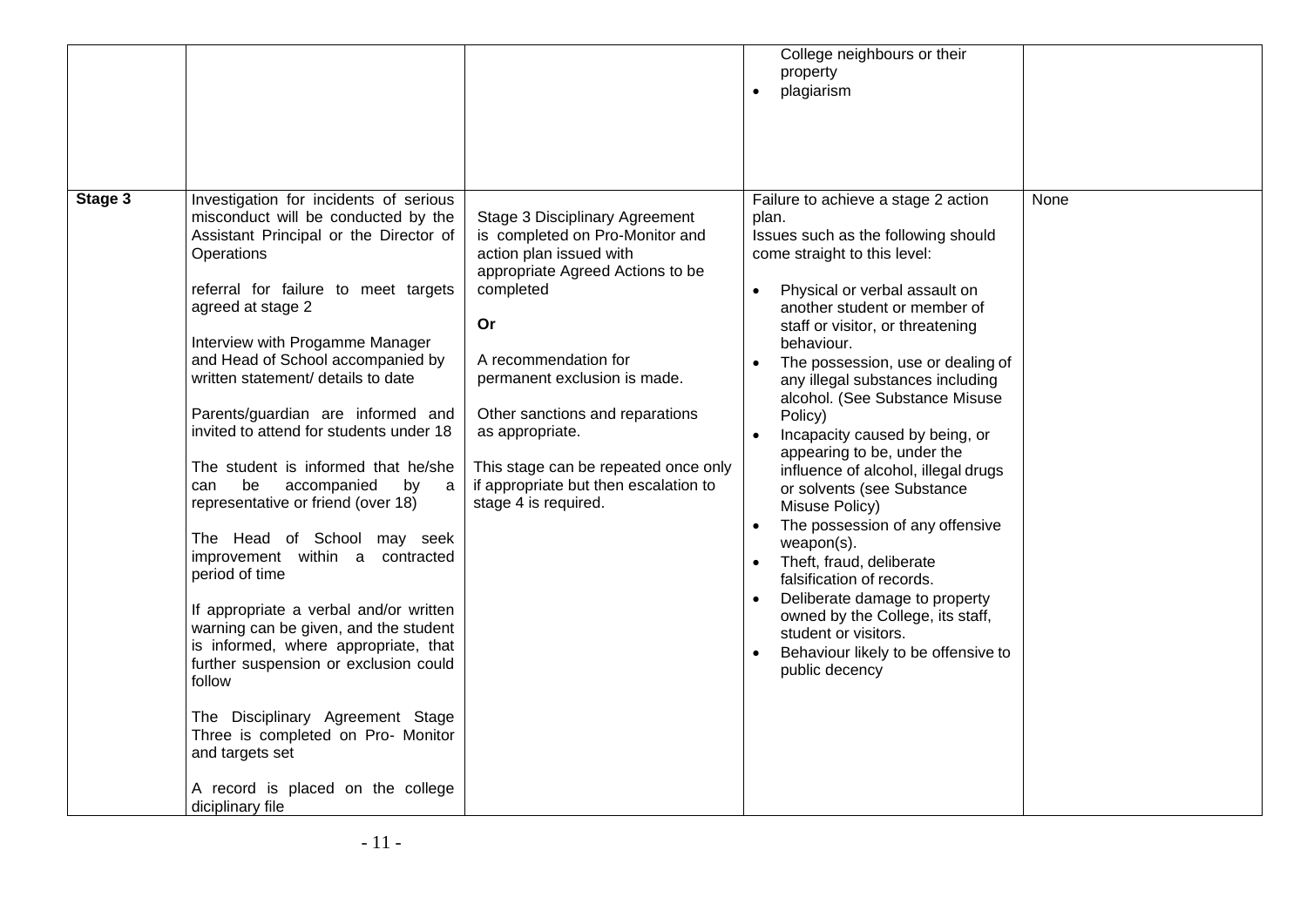| Stage 4 | Following<br>recommendation<br>for<br>a<br>exclusion, the Assistant Principal or<br>the Director of Operations will meet<br>with the student to consider exclusion.<br>Parents/carers/employers will be<br>informed of action and invited to any<br>formal meetings. | Stage 4 Disciplinary Agreement<br>is completed on Pro-Monitor<br>and action plan issued with<br>appropriate Agreed Actions to<br>be completed or exclusion<br>confirmed. | Will normally be preceded by a stage<br>3 hearing, however where the incident<br>is deemed extremely serious a stage<br>4 hearing can be requested directly. | Appeal in writing to the Vice<br><b>Principal HR and Student</b><br>Services within 10 working<br>days. |
|---------|----------------------------------------------------------------------------------------------------------------------------------------------------------------------------------------------------------------------------------------------------------------------|--------------------------------------------------------------------------------------------------------------------------------------------------------------------------|--------------------------------------------------------------------------------------------------------------------------------------------------------------|---------------------------------------------------------------------------------------------------------|
|---------|----------------------------------------------------------------------------------------------------------------------------------------------------------------------------------------------------------------------------------------------------------------------|--------------------------------------------------------------------------------------------------------------------------------------------------------------------------|--------------------------------------------------------------------------------------------------------------------------------------------------------------|---------------------------------------------------------------------------------------------------------|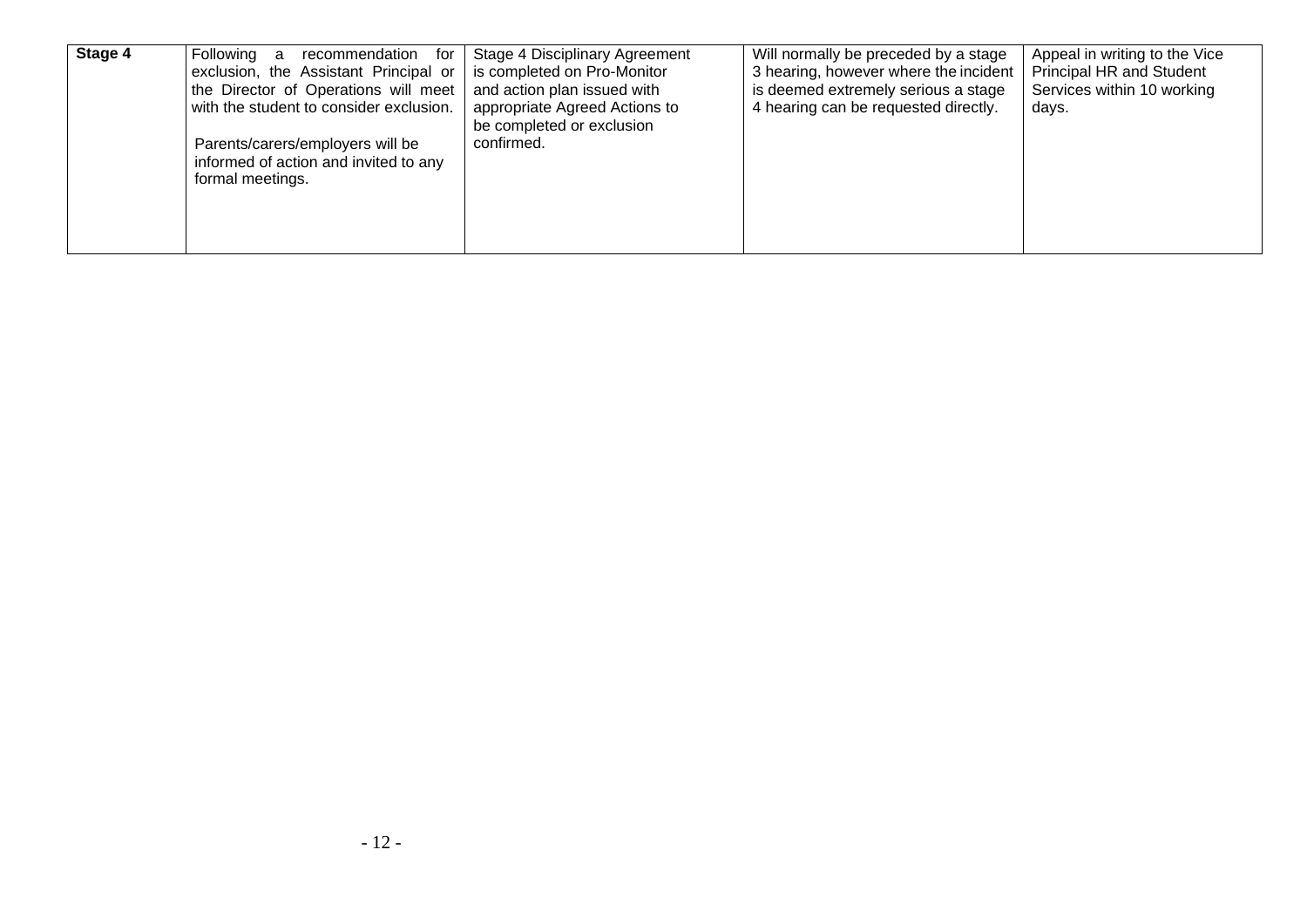### **The Disciplinary Flow Charts are for guidance and should be used with the Student Disciplinary Policy**

For full-time students the first 6 weeks of the course is a probationary period. During this period if a student's progress, attendance or behaviour is of serious concern, the HoS, Director of Operations and the AP reserve the right to withdraw the student. Any decision to withdraw will follow a documented meeting with the student and notification to parents.

Incidents of gross misconduct go to stage 3 to be investigated and may move on without improvement targets being agreed to stage 4. Parents/ guardian must be involved for students under the age of 18.

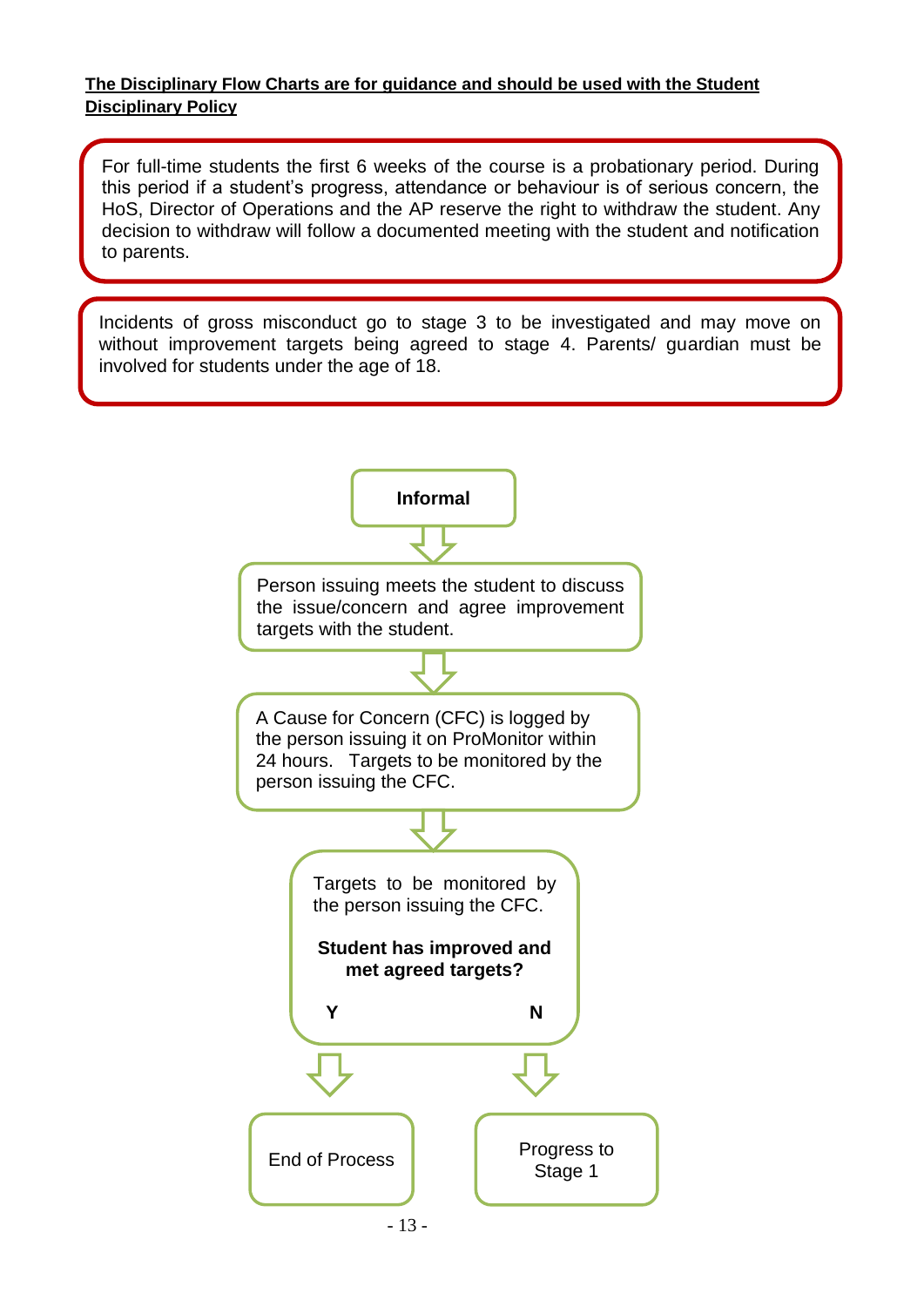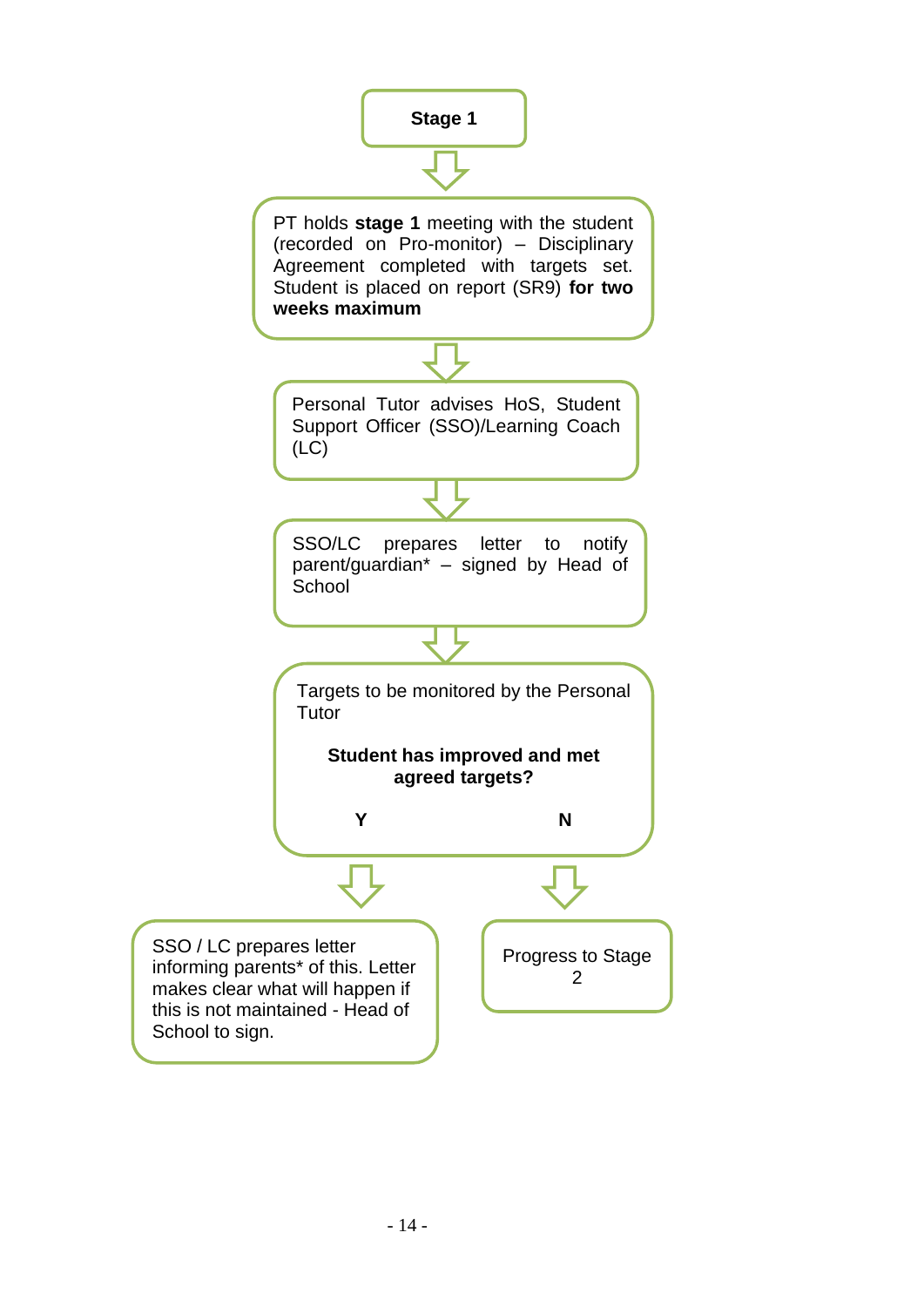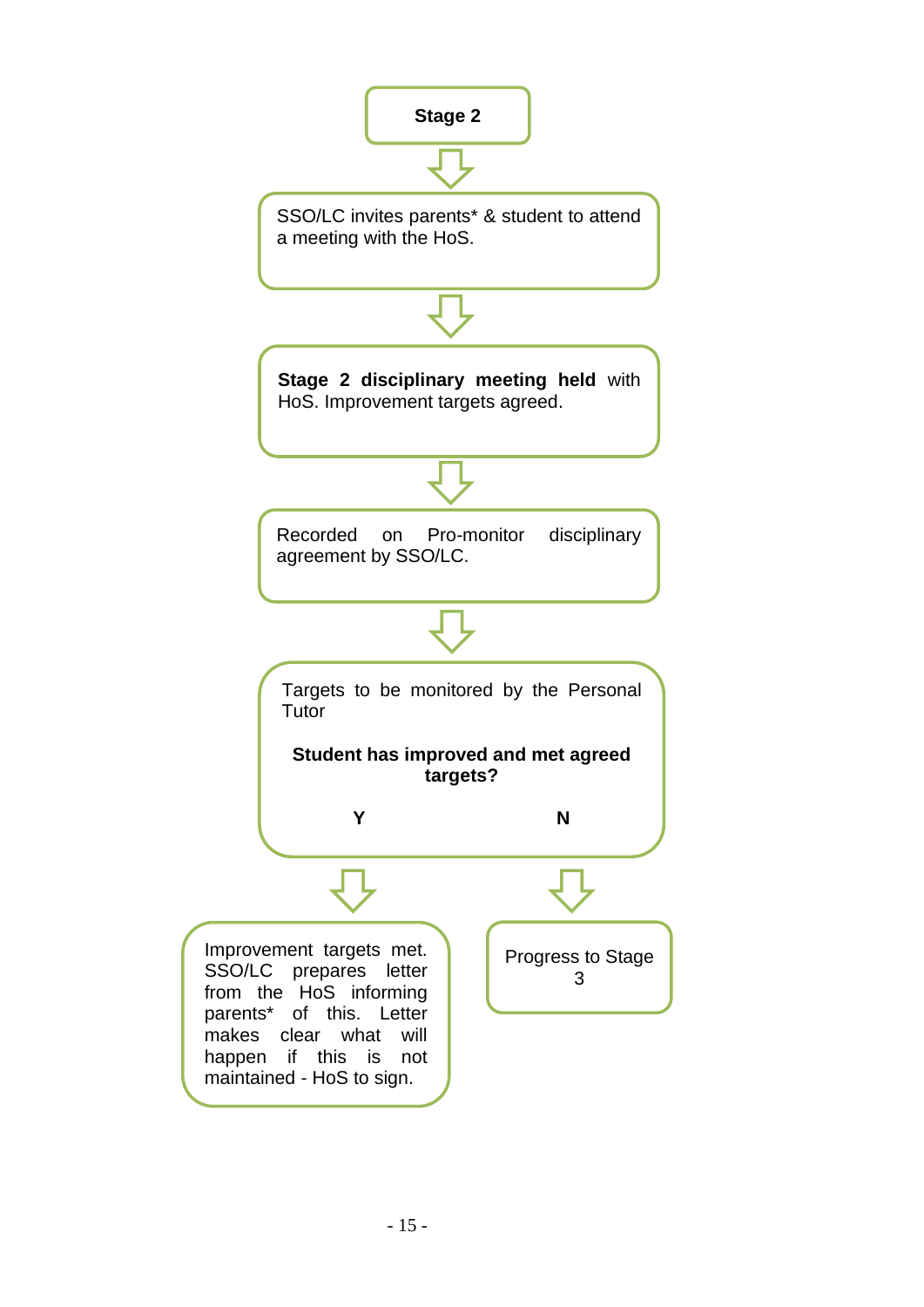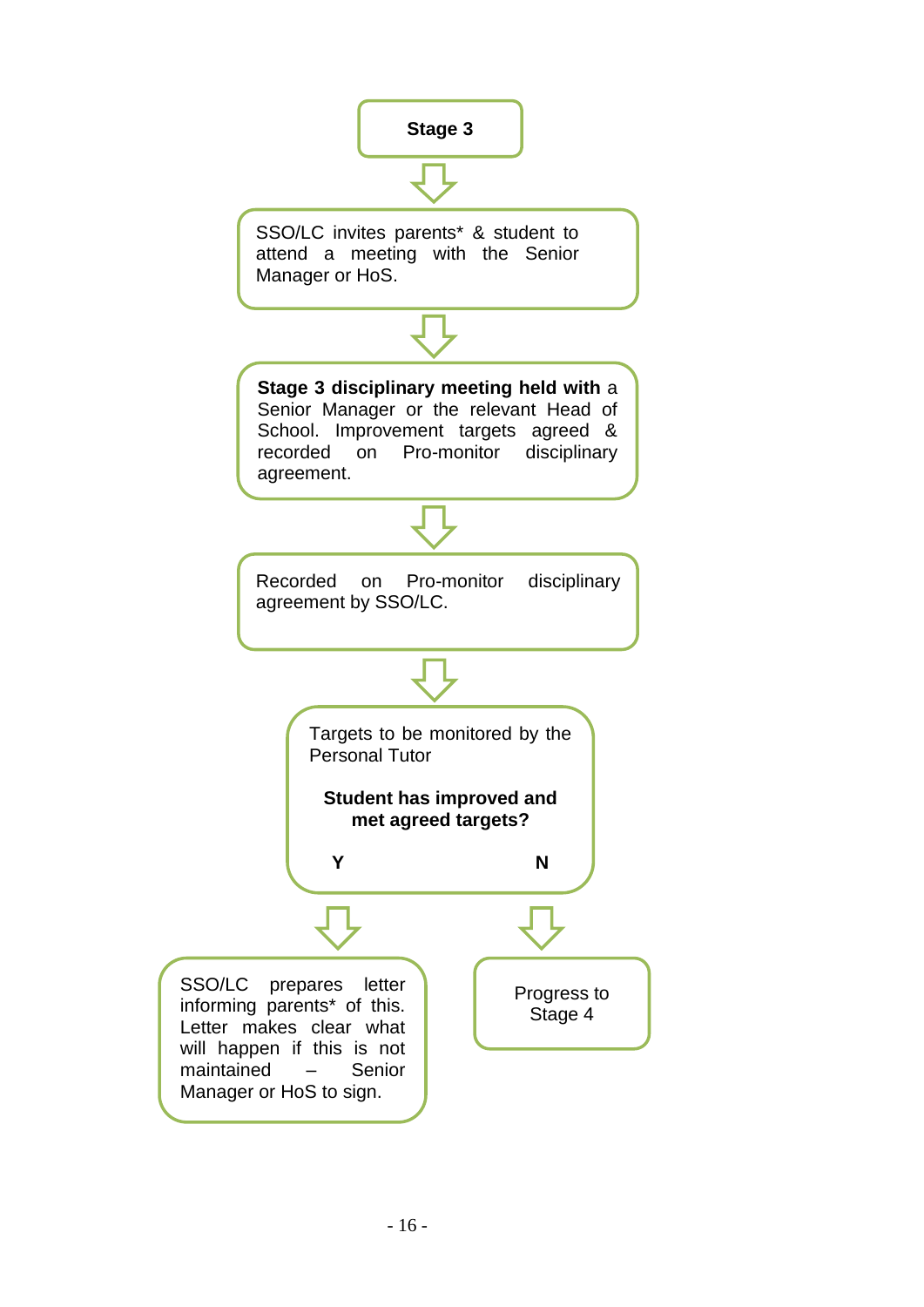